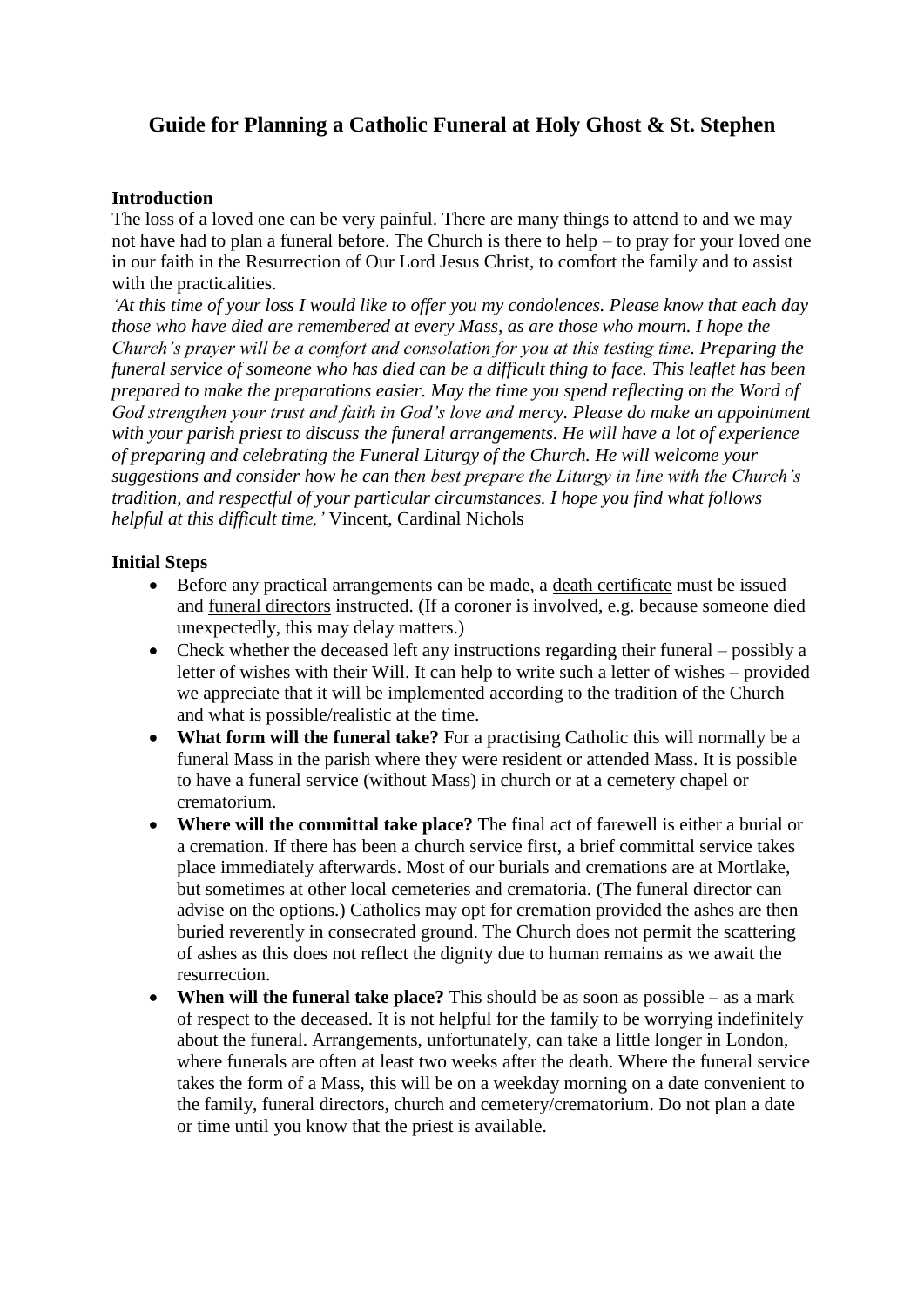#### **Funeral Mass**

The Mass is the Church's highest form of prayer because it is Christ's sacrifice upon the Cross offered for the repose of the soul of the deceased and in which Christ Himself is made present in Holy Communion. A funeral Mass has a similar format to the parish Sunday Mass which Catholics are familiar with. The priest greets the coffin at the church door and sprinkles it with holy water. Mass then proceeds as normal. At the end of Mass, there is a final commendation of the deceased before the coffin is sprinkled with holy water and incensed. Coffin and mourners then process out of church. Depending on the music chosen, a funeral Mass lasts around one hour. The priest accompanies the mourners to the committal.

# **Funeral Services**

Other funeral services follow a similar format except there is no Eucharistic prayer nor Holy Communion, making them around 15-20 minutes shorter than a Mass. Crematoria operate to strict schedules and funeral services there must be kept to under 35 minutes.

# **Planning the Service**

While the funeral directors coordinate funeral arrangements generally, all details concerning the funeral service are made between the family and the parish priest. The priest will meet the family at the parish house as soon as possible to discuss the details. He will then provide an outline of what is agreed to form the basis of the funeral booklet. If required, a funeral booklet is produced either by the funeral director or the family themselves. The priest is happy to check the booklet before it is printed to ensure everything is in the correct order.

# **Readings**

All readings at the funeral service are taken from Scripture. For a funeral Mass, there must be a Gospel (read by the priest), a psalm (which can be said or sung) and one or two other readings from the Old and New Testaments (normally read by a family member or friend). The priest will advise on the choice of readings. A family member or friend may also read the Bidding Prayers/Prayers of the Faithful in which we pray for the deceased.

# **Eulogy**

There may be <u>one brief eulogy</u> given by a family member or friend lasting less than 5 minutes (i.e. up to two sides of A4).

# **Music**

As with the readings, all the music should speak of our faith in the Resurrection. All music within the funeral service must be sacred music. (Secular/popular music is more appropriate for the reception/wake.)

The options in church are for hymns accompanied by an organist or a soloist/small group in the organ loft. These would normally be musicians familiar with the church set up and services here to ensure everything runs smoothly. The priest will liaise with the musicians. In choosing music, priority should be given to the parts of the Mass, hymns which speak of our hope of eternal life, and motets (especially during the offertory and Holy Communion) such as the *Ave Maria* and *Panis Angelicus*.

# **Streaming**

Funerals are only streamed if specifically requested by the family. The church has its own YouTube channel – 'Church of the Holy Ghost and St Stephen.' <https://www.youtube.com/channel/UCkngzmIjesVhOV-zegZLUqQ> The funeral appears live